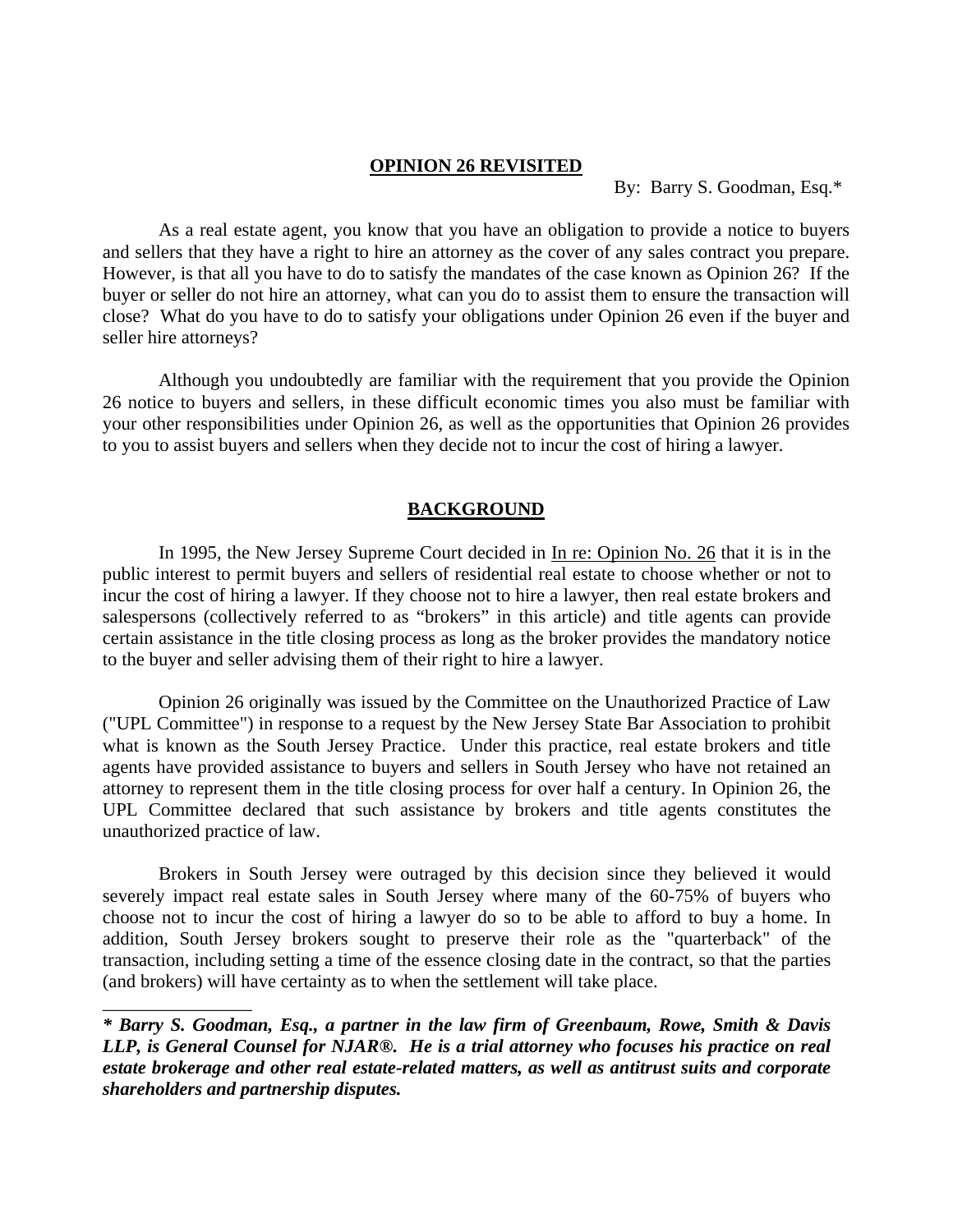NJAR® agreed to support South Jersey brokers and advocate the right of buyers and sellers to choose whether or not to hire an attorney. After NJAR® convinced the New Jersey Supreme Court to stay Opinion 26 so that a full record could be created upon which the Court could decide whether or not to uphold the UPL Committee's decision, the Court appointed a Special Master to conduct a trial concerning the propriety of the South Jersey Practice.

After a lengthy trial, the Special Master recommended to the Supreme Court that the South Jersey Practice be permitted as long as there was a disclosure to buyers and sellers about their right to hire an attorney and other requirements were met. The Supreme Court then rendered its decision permitting the South Jersey Practice to continue with certain conditions.

## **THE SUPREME COURT'S DECISION**

 The Court emphasized that its decision to permit brokers and title agents throughout New Jersey to assist buyers and sellers who choose not to hire a lawyer was based upon the "public interest." In determining the public interest, the Court balanced the Court's belief that many aspects of the South Jersey Practice constitute the practice of law and that buyers and sellers would be well served to hire a lawyer against the fact that there was no evidence that any harm had befallen the public as a result of the South Jersey Practice.

The Court noted that the South Jersey Practice also appears to save money for consumers who choose not to incur the cost of attorneys fees. It concluded that "the parties must continue to have the right to decide whether those savings are worth the risks of not having lawyers to advise them in what is almost always the most important transaction they will ever undertake."

 A cornerstone of the Court's decision was its requirement that a written notice be provided by the broker to every buyer and seller before they sign a broker-prepared contract of sale and that the notice must be attached as the cover page of the contract. If the written notice is not given, then the broker will be deemed to have engaged in the unauthorized practice of law, which can subject the broker to criminal sanctions and civil liability for any damages.

 In addition to providing the required notice, the Court set forth specific requirements for brokers who assist buyers and sellers in lawyerless closings that brokers must carefully follow.

# **PERMITTED, REQUIRED AND PROHIBITED CONDUCT BY REAL ESTATE BROKERS**

 The following list provides the requirements set forth by the Court in Opinion 26 and some guidelines concerning the assistance that a broker can provide to buyers and sellers in the title closing process.

 1. Preparation of Contract. A broker has the right to prepare the contract of sale. However, the broker must include the Opinion 26 notice advising the buyer and seller about their right to hire an attorney as the cover page of the contract when the contract is delivered to the buyer and seller.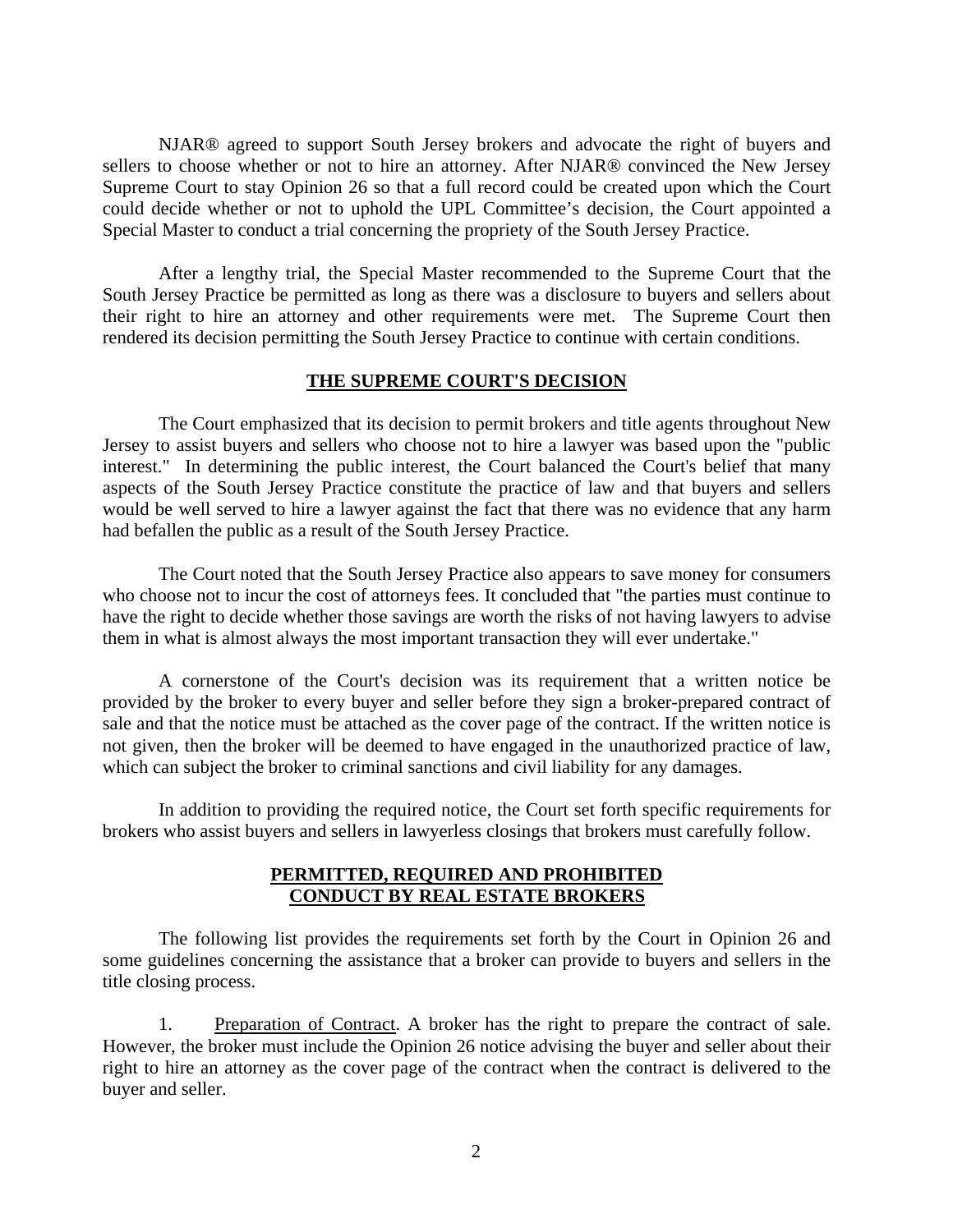2. Advice Regarding Notice. The broker must personally advise the buyer and seller to read the notice before signing the broker-prepared contract.

 3. Broker's Copy of Notice. Although the Supreme Court did not require that the broker obtain a copy of the notice signed and dated by the buyer and seller, it is strongly recommended that the broker have the buyer and seller sign and date a copy of the notice so that the broker can bring it to the closing. This practice will help to avoid any later claim that the notice was not properly provided.

 4. Notice If Contract Not Personally Delivered. If the broker does not personally deliver the broker-drawn contract, then the broker must contact the buyer and seller regarding the mandatory notice by speaking to them personally or by telephone. Even in this circumstance, it is strongly recommended that the broker then obtain a signed copy of the notice indicating when and how the buyer and seller were provided with the notice. If this is not feasible, it would be prudent for the broker to send a letter to the buyer and/or seller by certified mail, return receipt requested, stating how and when the notice was provided.

 5. Ordering Title Search. A broker is permitted to order the title search on behalf of the buyer when the buyer has chosen not to hire an attorney.

 6. Inspections and Tests. The broker can order and assemble all necessary tests and inspections, as well as the survey, when the buyer is not represented by an attorney. Similarly, if the seller is not represented by an attorney but has a responsibility to provide certain documents, such as a certificate of occupancy or a smoke detector certificate, the broker can arrange for these documents.

 7. Deed and Affidavit of Title. The broker can arrange for an attorney to prepare the deed and affidavit of title for the seller but cannot prepare either of these conveyancing documents.

 8. Clearing Up Title Exceptions. A broker can assist the seller in clearing up routine exceptions to title, which are known as Type 1 exceptions (preprinted items in all title reports that deal with such issues as marital status and name changes) and Type 2 exceptions (judgments, tax liens and other money liens that typically are paid at the closing). However, a broker is prohibited from assisting in clearing up Type 3 exceptions (easements, covenants and the like) and Type 4 exceptions (other serious legal objections to title). The broker has a duty to recommend that the parties retain an attorney to deal with any unusual or serious exceptions in the title report.

 9. Necessity of Notice at Closing. Since the title agent must ask the buyer and seller at the settlement if and when they received the mandatory notice, it is recommended that the broker bring the notice signed and dated by the buyer and seller to the closing to avoid any problems.